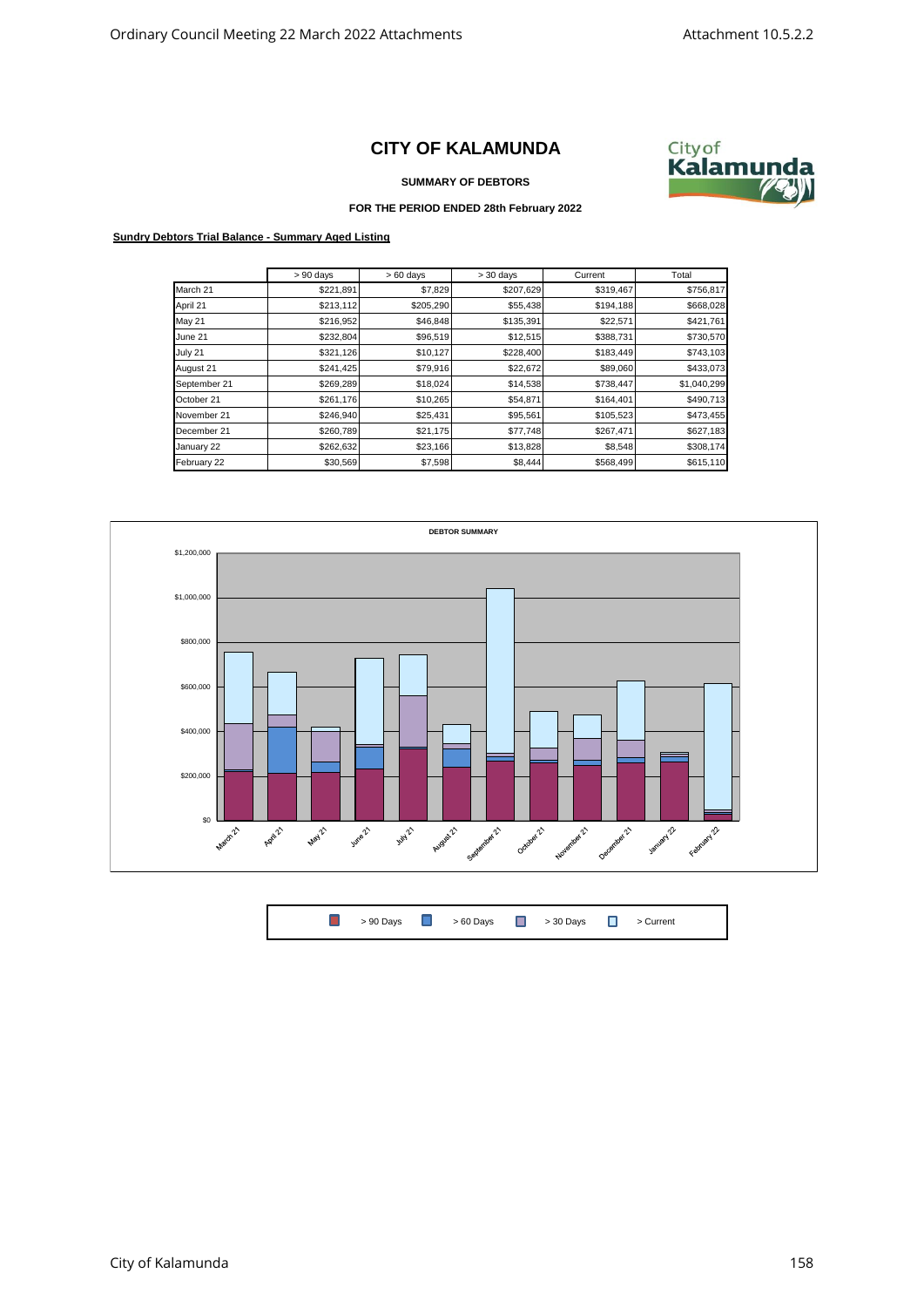|                  | Cityof<br><b>Kalamunda</b><br>FOR THE PERIOD ENDED 28th February 2022 |                                    |                                                                                                     |  |  |  |  |
|------------------|-----------------------------------------------------------------------|------------------------------------|-----------------------------------------------------------------------------------------------------|--|--|--|--|
| <b>AMOUNT</b>    | <b>DEBTOR</b>                                                         | <b>DETAILS</b>                     | <b>STATUS</b>                                                                                       |  |  |  |  |
| >90 days         |                                                                       |                                    |                                                                                                     |  |  |  |  |
|                  | \$7,877.12 Zig Zag Gymnastics                                         | Lease Fees                         | \$8,500 paid in February - paying instalments - cash flow                                           |  |  |  |  |
|                  | \$5,250.00 Kalamunda & District Junior Football Club^                 | Contribution - Extension Project   | Payment schedule in place - \$2000 paid in February - to be paid in full by<br>30/04/22             |  |  |  |  |
|                  | \$4,950.00 Private Citizen                                            | Fire-Break - reimbursement         | Final payment notice hand delivered - pending debt collection                                       |  |  |  |  |
|                  | \$1,558.33 Dome Coffees Australia                                     | Lease Fee                          | Advised payment made - not received by City - to investigate further                                |  |  |  |  |
|                  | \$1,550.00 Hills Karate Club*                                         | <b>Hall Hire</b>                   | Hire Fees to be recalculated                                                                        |  |  |  |  |
|                  | \$1,186.75 Private Citizen*                                           | <b>Hall Hire</b>                   | Hall Hire query                                                                                     |  |  |  |  |
|                  | \$8,196.82 90+ Days Debts consisting of amounts under<br>\$1,000.00.  | 28 Debtors - average debt \$292.74 | Mainly health services fees - following up directly with Debtor.<br>Statements/copy invoices issued |  |  |  |  |
|                  | \$30,569.02 Total Debts 90+ Days                                      |                                    |                                                                                                     |  |  |  |  |
| >60 days         |                                                                       |                                    |                                                                                                     |  |  |  |  |
| \$3,670.54 N-Com |                                                                       | Lease Fees                         | Statement issued                                                                                    |  |  |  |  |
|                  | \$3,197.92 Zig Zag Gymnastics                                         | Lease Fee                          | Statement issued - as above                                                                         |  |  |  |  |
|                  | \$730.00 60+ Days Debts consisting of amounts under<br>\$1,000.00.    | 4 Debtors - average debt \$182.50  | Statement and copy invoice issued                                                                   |  |  |  |  |
|                  | \$7,598.46 Total Debts 60+ Days                                       |                                    |                                                                                                     |  |  |  |  |